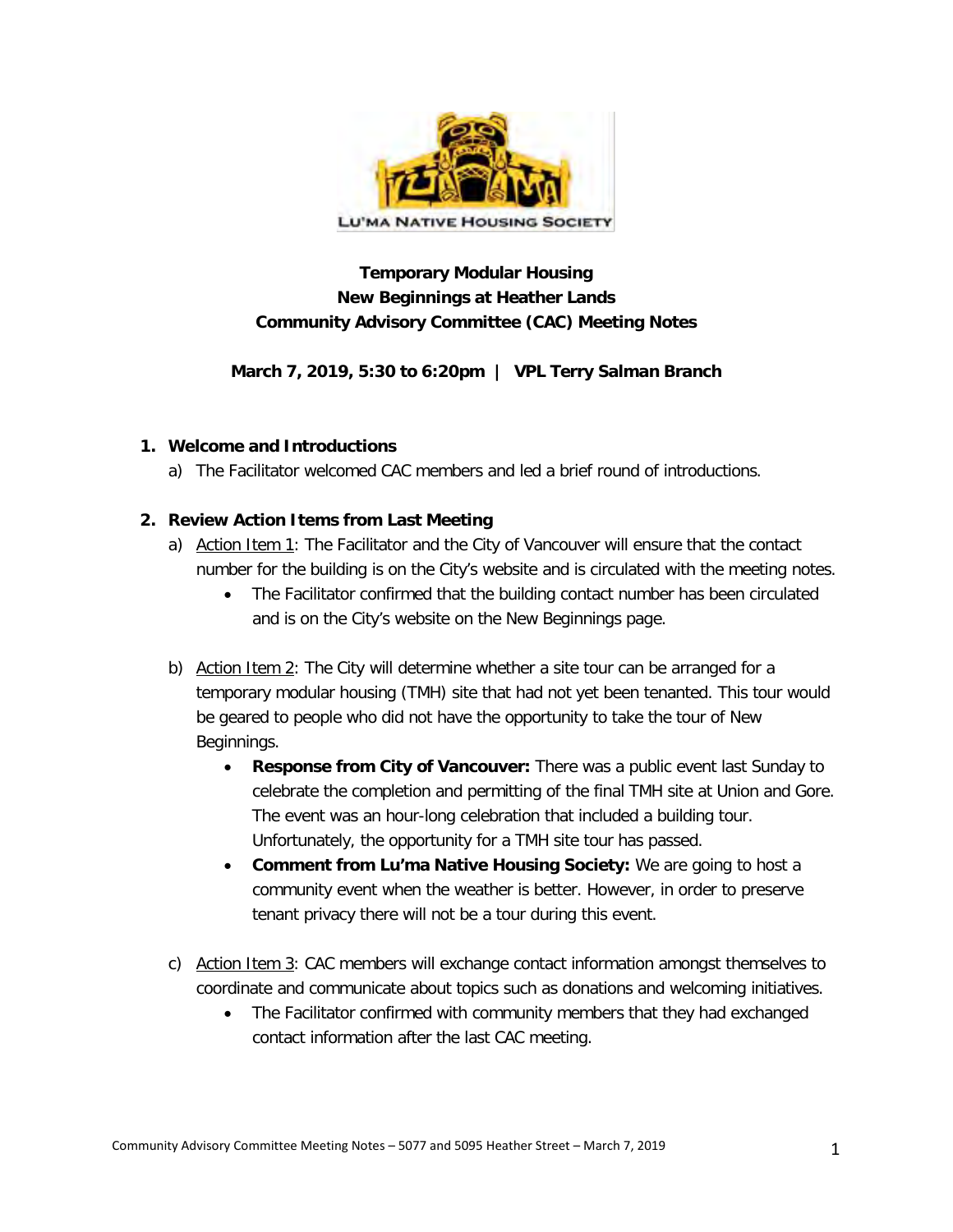- **Comment from Community Member:** L'école Jules-Verne has been participating and Eric Hamber Secondary has been collecting donations for coats, etc. and cash donations.
- d) Action Item 4: The City will report back on consultation activities for the schools and confirm whether they had been notified prior to the construction of the TMH site.
	- **Comment from City of Vancouver:** City of Vancouver staff confirmed that they met with the school principals and PACs around the site. In addition, the TMH fact sheet was translated into French and sent to principals to distribute to parents. The translated fact sheet is available on the City's website. This was the engagement process for all schools located near TMH sites based on advice from the Vancouver School Board.
	- **Comment from PAC Member:** The principal of our school changed over the summer and this is my first year as president, so some information about the project may have been lost in the shuffle.
	- **Comment from the City of Vancouver:** If the new principal has questions, they can connect with the City of Vancouver CAC representative for New Beginnings and we can arrange a phone call.

## **3. Updates and Discussion**

## **a) Lu'ma Native Housing Society**

- Lu'ma reported that New Beginnings is almost fully occupied. The tenants and staff are getting along well.
- The co-ed building is running culturally-based programs such as dreamcatcher making and circle groups. They are also offering a facial mask workshop. The coed side will provide sign-up sheets to the women's building so that they can join in on the activities.
- The women's building has started to set up group activities for tenants.
- There have been no calls to the co-ed building from the community.
- A community member contacted the women's building with concerns about a tenant in distress. The staff responded promptly to address the concern and worked with the individual to address the situation and the tenant is okay now.
- **Question from Community Member:** Will programs for New Beginnings tenants be available to people who do not live in the building?
	- o **Response from Lu'ma:** This is a possibility in the future. The women's building is starting a 16 Steps for Recovery and Empowerment group through Atira Women's Resource Society. We usually open this program to the community. In this case, the program would only be open to women since it is a women-only building.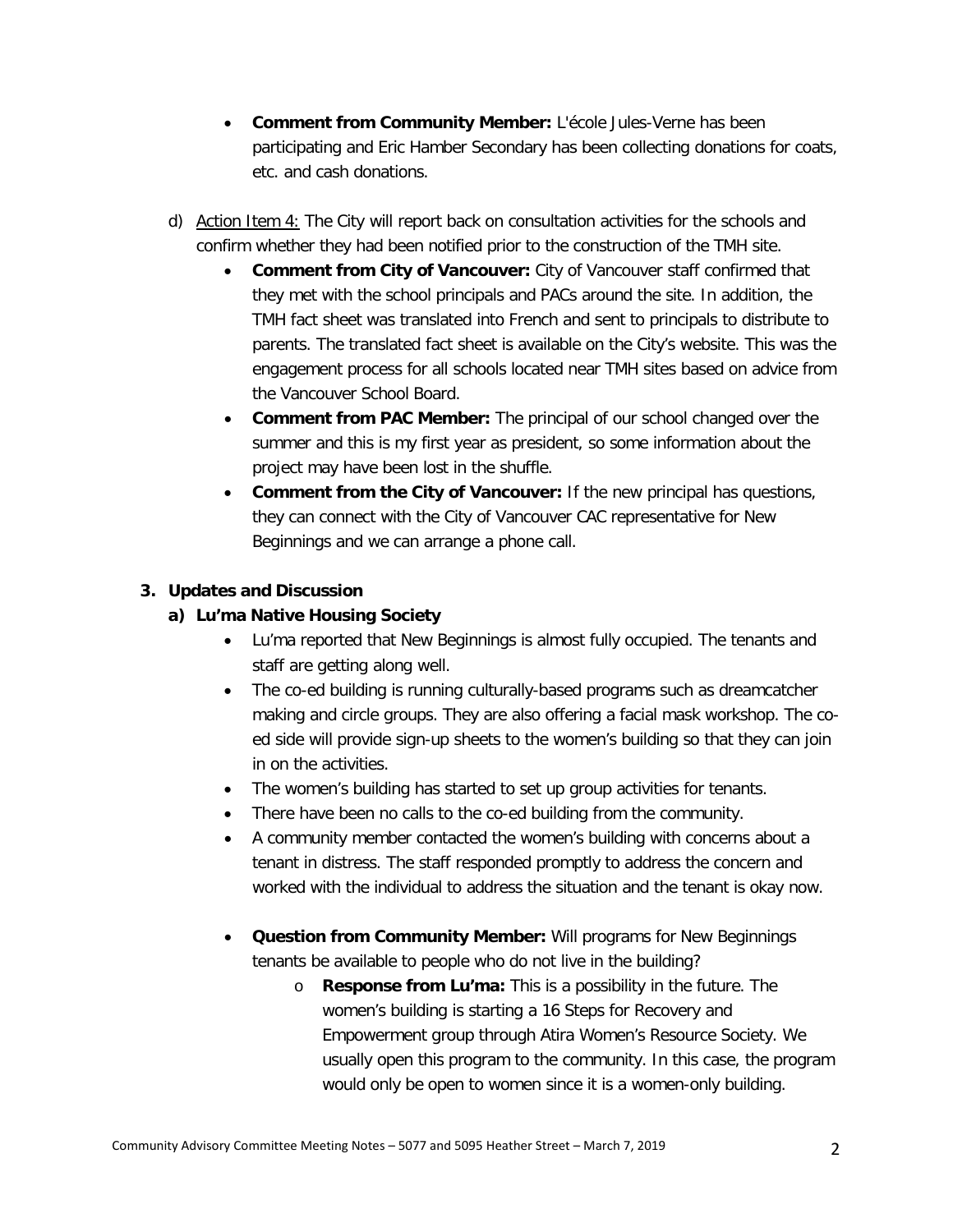• **Additional update from Lu'ma:** New Beginnings is working on a health collaboration that would bring in primary care, nurse practitioners, wound care and assistance, counselling and Raven Song Community Health Centre group healing work. There will be additional cultural and recreational activities added and GPs will be coming on site as well.

## **b) BC Housing**

- BC Housing reported that things are going well with the tenanting process for New Beginnings. BC Housing is working with the New Beginnings Building Managers toward getting tenants settled in successfully.
- **Question from Community Member:** Do people apply to live in TMH and is there a waiting list?
	- o **Response from BC Housing:** People can apply for TMH at Orange Hall (the BC Housing office located at East Hastings Street and Gore Avenue). Their applications go into a database with thousands of applicants. When selecting tenants for New Beginnings, we start by offering housing to Indigenous people who are homeless and live close to the site. We then work out in circles. Project partners review and discuss potential applicants around a tenanting table.
- **Question from Community Member:** Should TMH affect the upcoming homeless count?
	- o **Response from BC Housing:** We hope so. Homeless counts have been rising and we think that TMH is wise practice for reducing homelessness. Our hope is that tenants stay longer than six months and get the stability and safety that they deserve.
- **Question from Community Member:** Does BC Housing allow pets?
	- o **Response from BC Housing:** Most buildings allow pets. It depends on the breed, size and number of pets. There are some restrictions that depend on the policies of each individual building.
	- o **Question from Community Member:** Are there a lot of pets coming into the building?
	- o **Response from Lu'ma:** In the co-ed building there is one dog and maybe two cats.

# **c) City of Vancouver**

• The Union and Gore TMH site (Nora Hendrix Place) is getting ready to open and will be final building for this phase of the project. This will bring us to 606 TMH units in the City of Vancouver.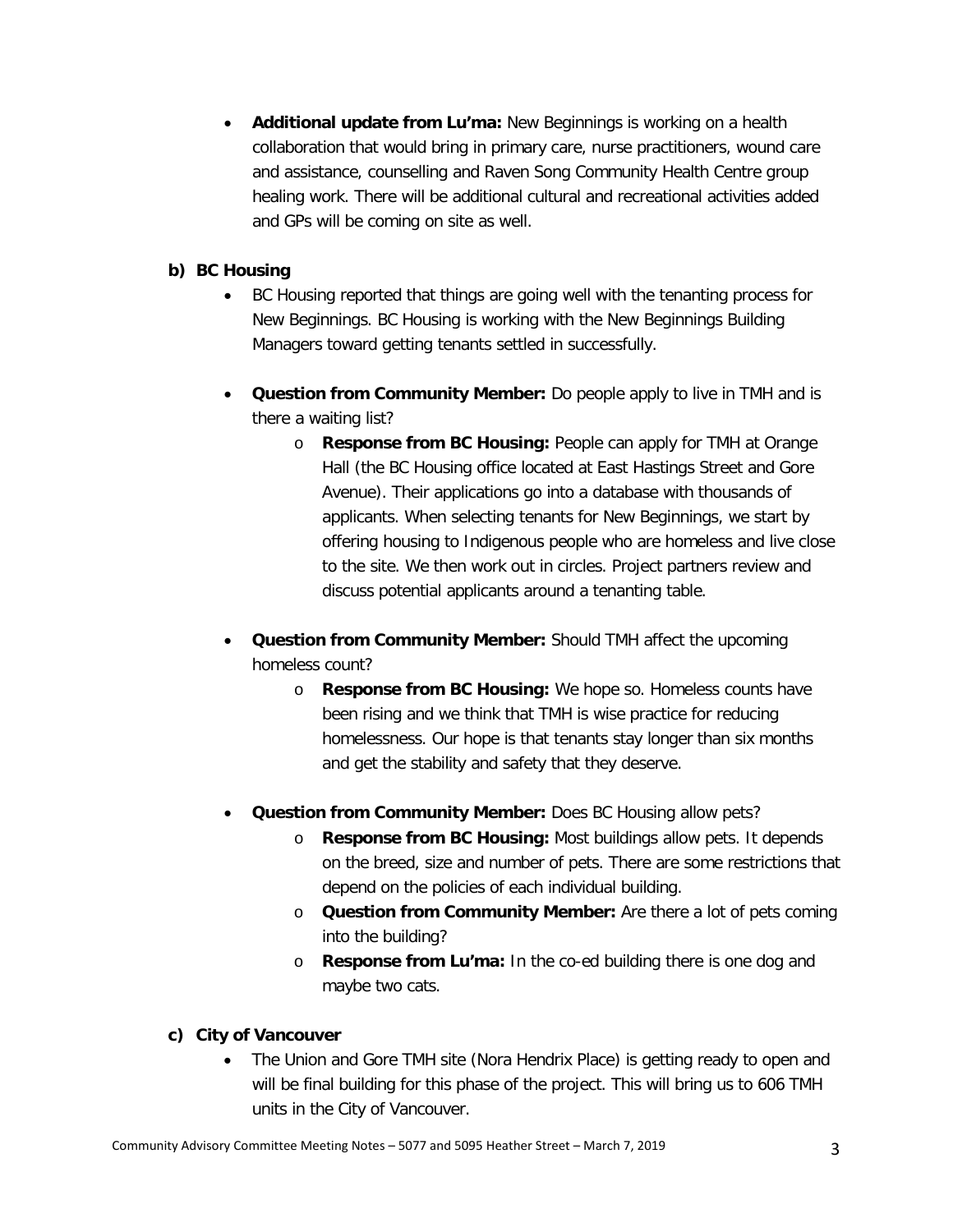- The City of Vancouver has been in touch with a teacher from Eric Hamber Secondary and Lu'ma Native Housing Society.
	- o **ACTION ITEM 1**: The City of Vancouver will connect with Eric Hamber teacher to explore an opportunity for a presentation to students to provide more info on the stigma of homelessness.
	- o **Question from Community Member**: Once you have presentation ready from the City, would you consider one for Sir Winston Churchill Secondary?
	- o **Response from City of Vancouver:** There is a CAC for every TMH site. The operator and staff might be slightly different. We want to be conscious of staff time. If the presentation is successful at Eric Hamber, it could go out as a suggestion. There is a research study about TMH being conducted by BC Housing in consultation with the City. This study will explore the impact of TMH on the tenants. The final report will be available to the public.
- The City received an email from an alternate CAC member from Riley Park who wanted to know how to contact Lu'ma with some information regarding a grant. This inquiry may have referred to a proposed connection between New Beginnings and Riley Park Community Garden.
	- o **Response from Lu'ma:** We have already applied for the Homelessness Action Week (HAW) grant to hold a barbecue and celebration.

#### **d) Vancouver Coastal Health**

• The Vancouver Coastal Health representative was absent.

#### **e) Vancouver Police Department**

- The Vancouver Police Department reported that there have been no major incidents at the building. There were a few calls to police from New Beginnings staff to report missing persons. These reports are common to all sites, as tenants are not used to having a place where they are permanently housed and will sometimes go off site for a few days. The VPD's Analyst pulled numbers from the areas surrounding the building and found that there was no statistical change in crime.
- **Question from Facilitator:** Lu'ma, can you speak to the policy around missing persons reports?
	- o **Response from Lu'ma:** If a tenant does not show up at the building for a couple of days, staff will make a missing persons report to police in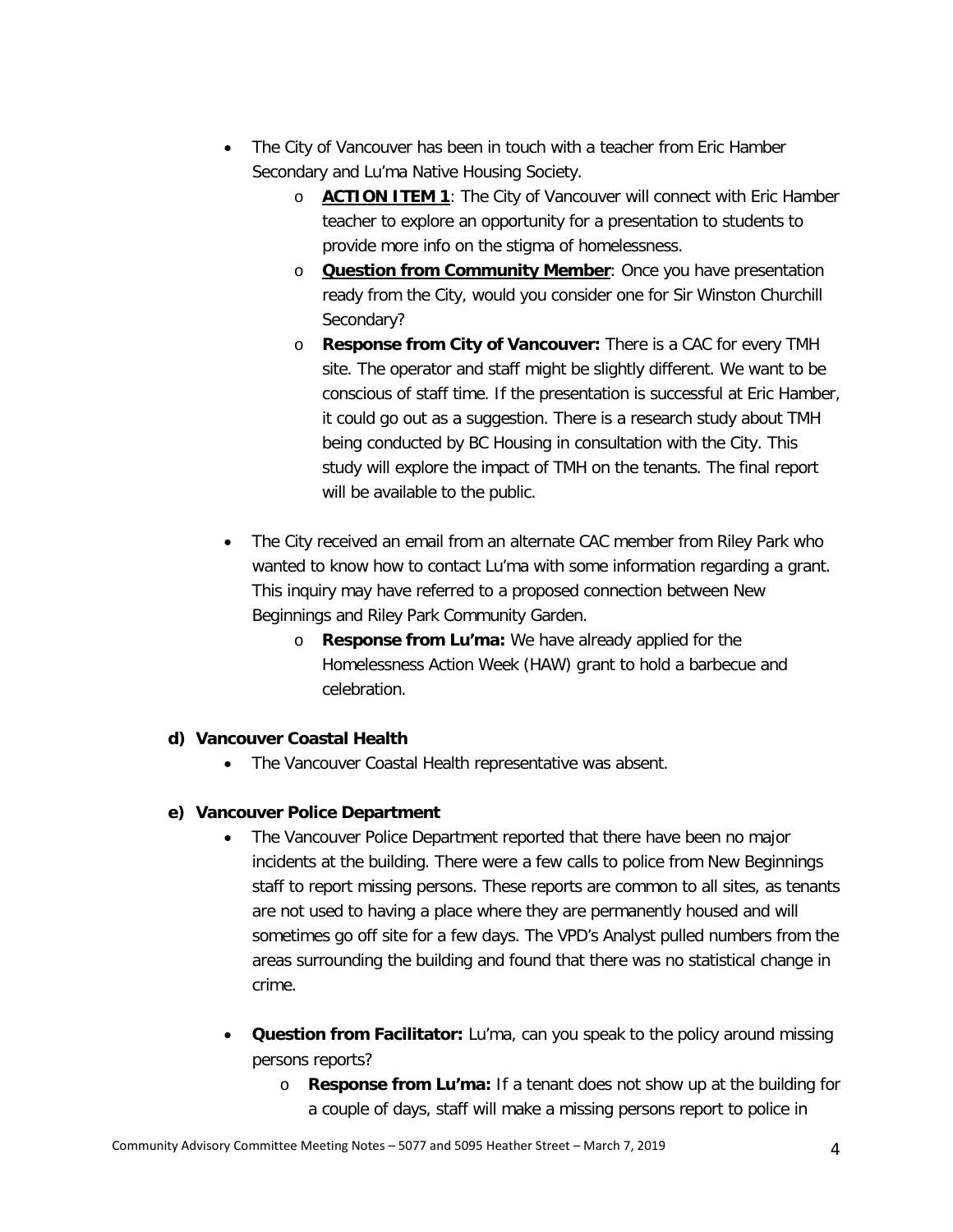order to support their wellbeing, as this is their last known address. If we have not seen a tenant in 16 hours we do a health check and after 48 hours we file a missing persons report. Tenants are aware of this process.

- o **Comment from Vancouver Police Department:** These are standard policies across all sites. It lets us know to keep an eye out for tenants.
- o **Comment from Lu'ma:** If you are homeless, there are not a lot of people looking for you.
- o **Comment from Vancouver Police Department:** To my knowledge, everyone has been accounted for.
- **Question from Community Member:** Have there been police reports for resuscitation from opioid overdose?
	- o **Response from Vancouver Police Department:** The VPD does not track or respond to these things. Responses to overdose come from the paramedics, and the VPD would not get involved unless paramedics feel unsafe. We are usually just there to keep the peace.
	- o **Comment from Community Member:** I just hope everyone feels safe.

## **f) Community Members**

- **Comment from Community Member:** I sent some information about the Vancouver Foundation's Neighbourhood Small Grants to Lu'ma in case any of the New Beginnings staff or tenants are interested in hosting community initiatives. The deadline is April  $9<sup>th</sup>$ . If anyone from the building, community or schools needs flyers to promote the Neighbourhood Small Grants, I have some here. This is a good way for people to be empowered and inclusive if they want to be. I have been involved with Neighbourhood Small Grants for the last few years and 80-85% of people who apply will get something. If anyone needs help or a coapplicant, let me know and I can be a resource.
- **Comment from PAC Member:** To follow up on the discussion from last meeting, a community member was requesting whether students could make some cards for the tenants. I thought that was a great idea and I followed up with the principal of my school, who also thought it was great. However, the school had a measles outbreak and the plans to make cards went sideways.
- **Response from Community Member:** A teacher at Hamber has taken care of this request. There are now an additional 60 cards for tenants.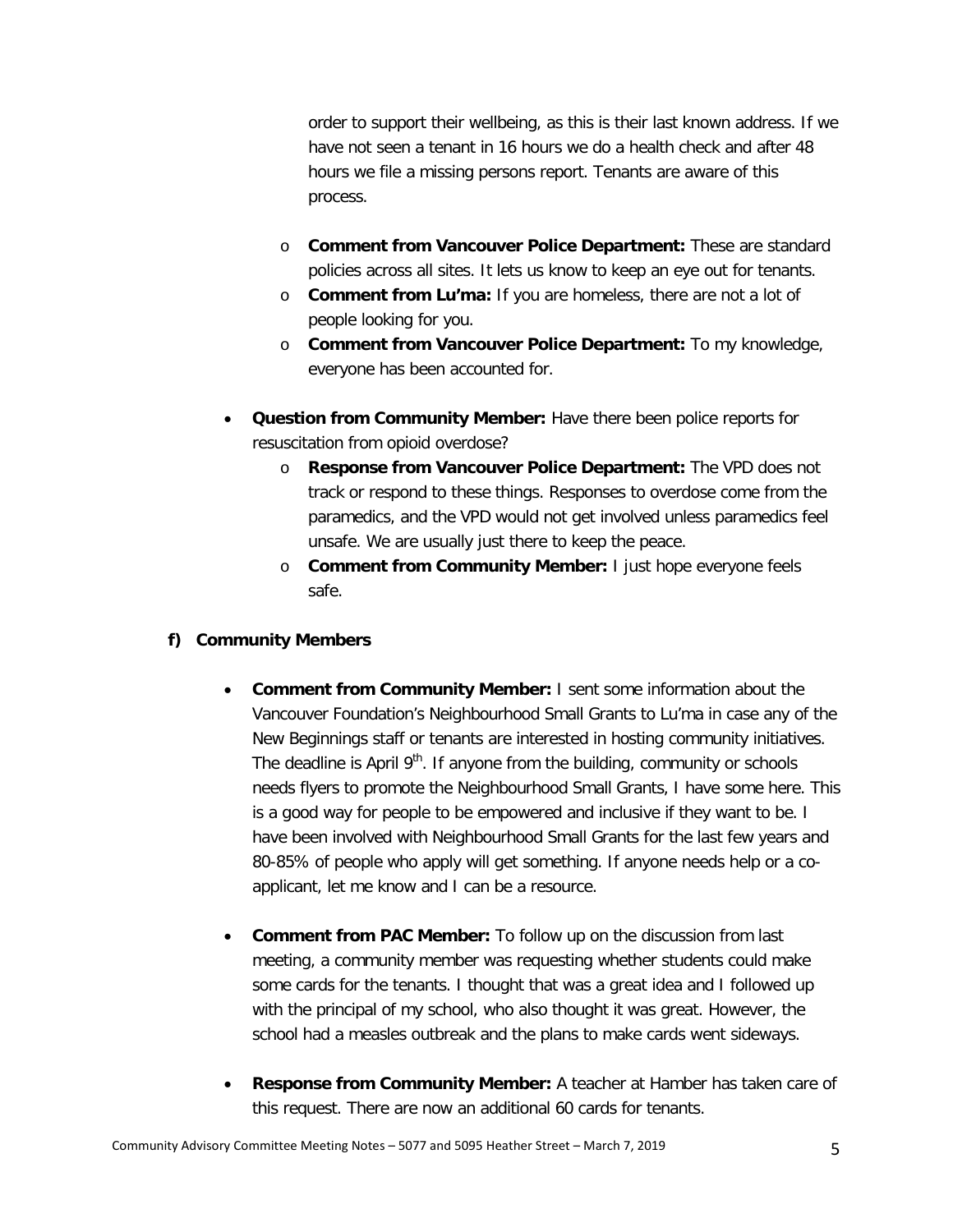- **Comment from PAC Member:** Our school was also subject to this outbreak. We have donated some money and are doing a drive to collect coats. We have a teacher who wants to get involved with the TMH project. I will talk to her and get back to the group.
- **Comment and Question from Community Member:** I am also involved with Neighbourhood Small Grants. They offer \$500. Most, if not all applicants, receive a grant. What is the capacity of the New Beginnings site?
	- o **Response from Lu'ma:** 98 people.
	- o **Question from Community Member:** Is this the largest TMH site in the city?
	- o **Responses around the table:** Larwill Place (610 and 620 Cambie Street) is the same size as New Beginnings. The capacity of the Reiderman Residence (7430 and 7460 Heather Street) is 78 people.
- **Comment and Question from Community Member:** I am very interested in the results of homeless counts in various communities across BC. I hope that we are housing and giving appropriate healthcare to people so that all citizens have the opportunity to live their lives to the fullest. I am glad that pets are allowed. Sometimes companions are the most important part. Are there units for couples?
	- o **Response from BC Housing:** All TMH units are for single occupancy. Sometimes we offer couples units that are side by side.
	- o **Question from Community Member:** To clarify, does New Beginnings have a women's and a men's building?
	- o **Response from Lu'ma:** There is a co-ed building and a women's building.
	- o **Comment from BC Housing:** We believe that the results of the study will demonstrate that the health outcomes of tenants are improving. We also hope that adhering to best practices and policies will demonstrate that projects like these are a wise investment for our communities.
	- o **Comment from City of Vancouver:** In a way, housing is healthcare.

#### **4. Action Items and Next Meeting**

a) The Facilitator checked in with CAC members to determine the frequency of meetings moving forward. After some discussion, the Facilitator proposed a bi-monthly meeting schedule, with the assurance that the group could convene prior to the set meeting date if any important issues were to arise. CAC members were in favour of the shift to a bimonthly meeting schedule.